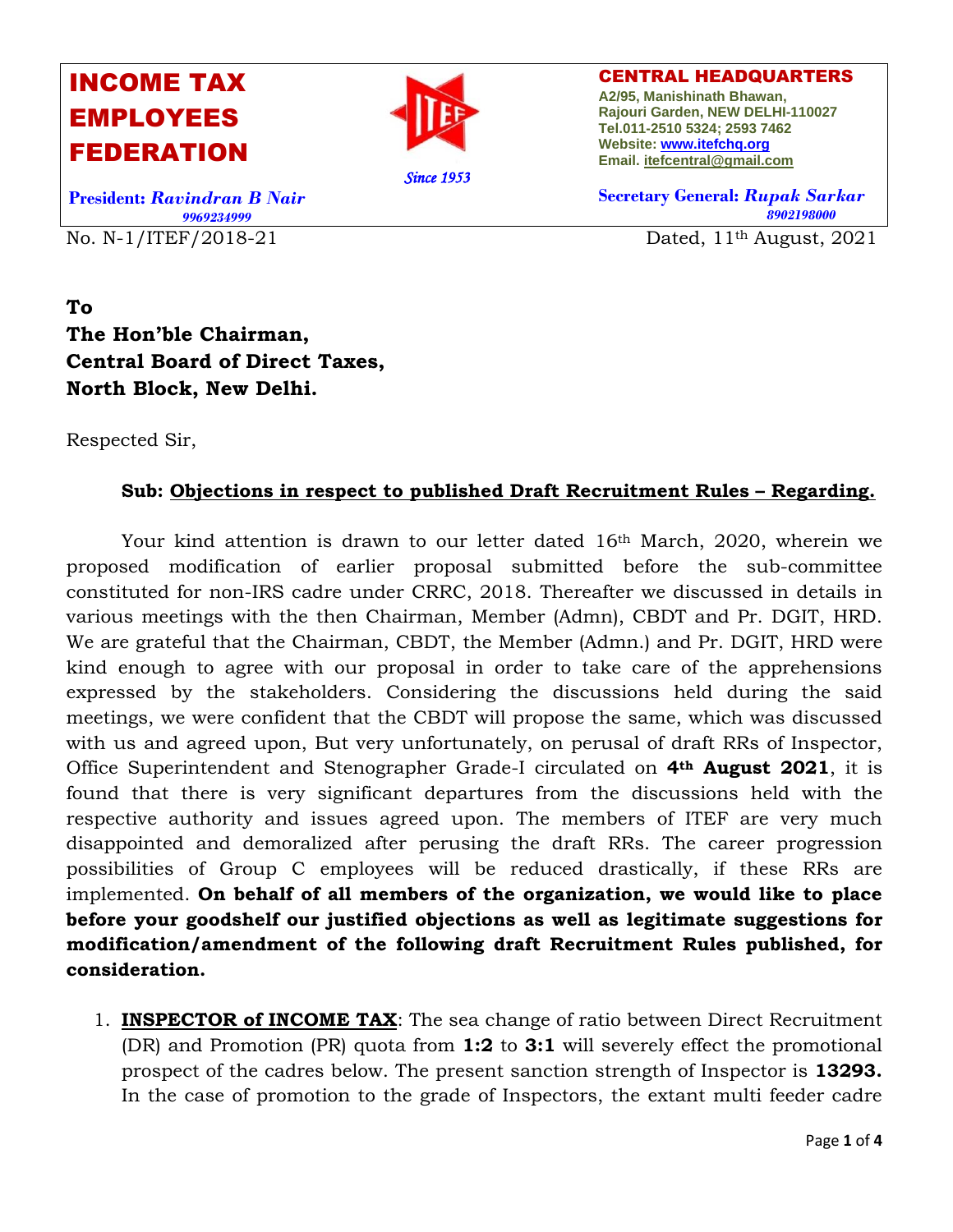system in different Pay Levels (Grade Pay) is proposed to be abolished. The Office Superintendent and Stenographer Grade I (both are in Pay Level -6) will be the feeder grades for promotion and the combined Sanctioned Strength of both the grades is presently **19365**. Moreover, more than **20000 employees** in MTS & Tax Assistant grades will also be looking for their promotion to the post of Inspector, once they are promoted to the feeder grade. After the change proposed in ratio, the career progression of MTS, Tax Assistant, Office superintendent and Stenographer Grade-I & II will be significantly compromised. For promotion to the posts of Inspector minimum **15-20 years** would be required from Office Superintendent and Stenographer Grade-I and it may take minimum 25 years from the post of Tax Assistant. As the post of Inspector is pertaining to **Non-Selection** category [**following the criteria set by the DoPT vide OM No.35034/7/97-Estt. (D) dated 08.02.2002 read with the Compendium of FAQ on RRs, issued by the JS (RR), UPSC, Recruitment Rules Branch dated 01.06.2016],** *the present ratio of direct recruitment and promotion quota i.e. 1/3 DR and 2/3 PR is not at all required to be changed*. The **Category of Post** mentioned under **Column 5** in the draft RR is required to be modified as "**Non-Selection**".

2. **OFFICE SUPERINTENDENT:** After merging of two grades, Office Superintendent and Sr. Tax Assistant, the combined sanctioned strength will be **16650**. This post is presently in Level 6 ( $7<sup>th</sup>$  CPC), equivalent to the posts carrying the erstwhile grade pay of Rs. 4200. The proposed merged grade will also belong to non-Selection grade, as explained above. Presently there is no direct recruitment in this grade (neither in the grades of Office Superintendent nor in the Sr. Tax Assistant). But for the sake of proper filling up of vacancies, we agreed to direct recruitment in this merged grade in the ratio of **1:1** for direct recruitment and promotion quota **whereas 3:1 is proposed in draft RRs. Therefore, the proposed DR:PR quota should be modified to 1:1.** As the post of Office Superintendent is pertaining to non-Selection category [**following the criteria set by the DoPT vide OM No.35034/7/97-Estt. (D) dated 08.02.2002 read with the Compendium of FAQ on RRs, issued by the JS (RR), UPSC, Recruitment Rules Branch dated 01.06.2016] hence the Category of Post under column 5 mentioned in the draft RR require to be modified as "Non-Selection".**

In the draft Recruitment Rules under **Note 2 of Column 9** it is mentioned that *the drawal of third and subsequent annual increment shall be postponed till the date on which the official is declared to have passed the Departmental examination*, which is not acceptable as there was no such precondition in the other Grades. So, it is required to be deleted.

The feeder grade for promotion to this post will be Tax Assistant, which has the sanction strength of **12683**. Retention of existing residency period i.e. **3 years**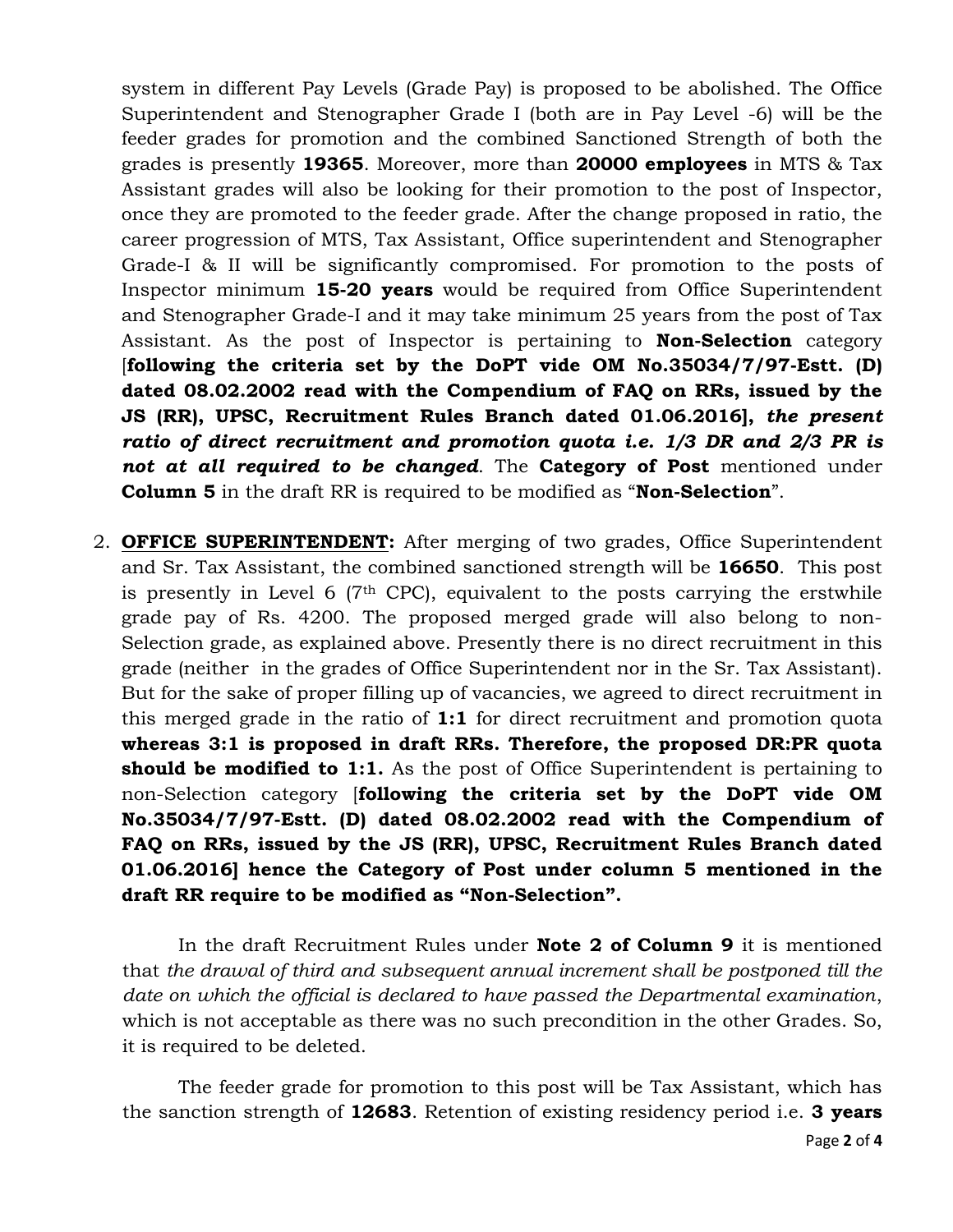for promotion to the post of Office Superintendent (Pay Level 6, Grade Pay of Rs.4200) from the post of Tax Assistant (Grade Pay of Rs.2400, Pay Level -4) as on the date of publication of draft RRs has already been incorporated in draft RRs. But the benefit shall be extended to all existing employees as on the date of publication/ notification and note **3 of Column 11** of the draft RRs may be amended accordingly.

3. **STENOGRAPHERS:** After merging of two grades, Steno Grade-I (Rs.5500-9000) and Steno Grade-II (Rs.5000-8000), the combined sanctioned strength will be **3002**. This post is presently in Level 6 (7<sup>th</sup> CPC), equivalent to the posts carrying the erstwhile grade pay of Rs. 4200. As per existing RRs of Stenographer Grade-I (Rs.5500-9000) and erstwhile Stenographer Grade-II (Rs.5000-8000), there were no criteria of passing Ministerial examination for promotion. In the draft RR of Stenographer Grade-I, in **Column 11**, it is mentioned that who have passed the prescribed Departmental examination for Ministerial Staff will be considered for promotion to the post of Stenographer Grade-I, which is not acceptable. The passing of Ministerial Staff examination is required only for those Stenographers (Grade I or II), who are willing to take promotion to the post of Inspector. So, it is required to be deleted the precondition of passing Ministerial examination for promotion to the post of Stenographer Grade-I.

Retention of existing residency period for promotion to the post of Stenographer Grade-I (Pay Level-6) from the post of Stenographer Grade-II (Pay Level -4) has already been incorporated in draft RRs. The residency period shall be continued to be the same for existing Stenographer Grade-II (Pay level-4) i.e**. 3 years** as per existing RR of Stenographer Grade-I and it is required to incorporate in **Note 3 of Column 11** of the draft Recruitment Rule.

4. **TAX ASSISTANT**: As per the existing RRs for TA, the entry in the grade is prescribed by direct recruitment and promotion from the grade of MTS in the ratio of 3:1. Considering the recent recruitments in the grade of MTS in good numbers **(presently sanctioned strength: 11138)** and their bleak career progression prospect, it is proposed that RRs for Tax Assistant grade is require to be amended for making it a **100% promotional grade** from the cadre of MTS. The change is also necessary as one more grade is also proposed to be open for Direct Recruitment (Office Superintendent) and as per DOP&T's OM, all grades in Group C cadres in any department cannot be open to direct recruitment. The above proposed amendment in RRs in TA grade can only balance the proposed change of direct recruitment in Office Superintendent Grade.

Page **3** of **4** We sincerely believe that you will appreciate how the proposed Draft Recruitment Rules are going to jeopardize the reasonable career aspiration of the majority of Group C employees of the Department. Therefore, we request your honour to kindly examine the